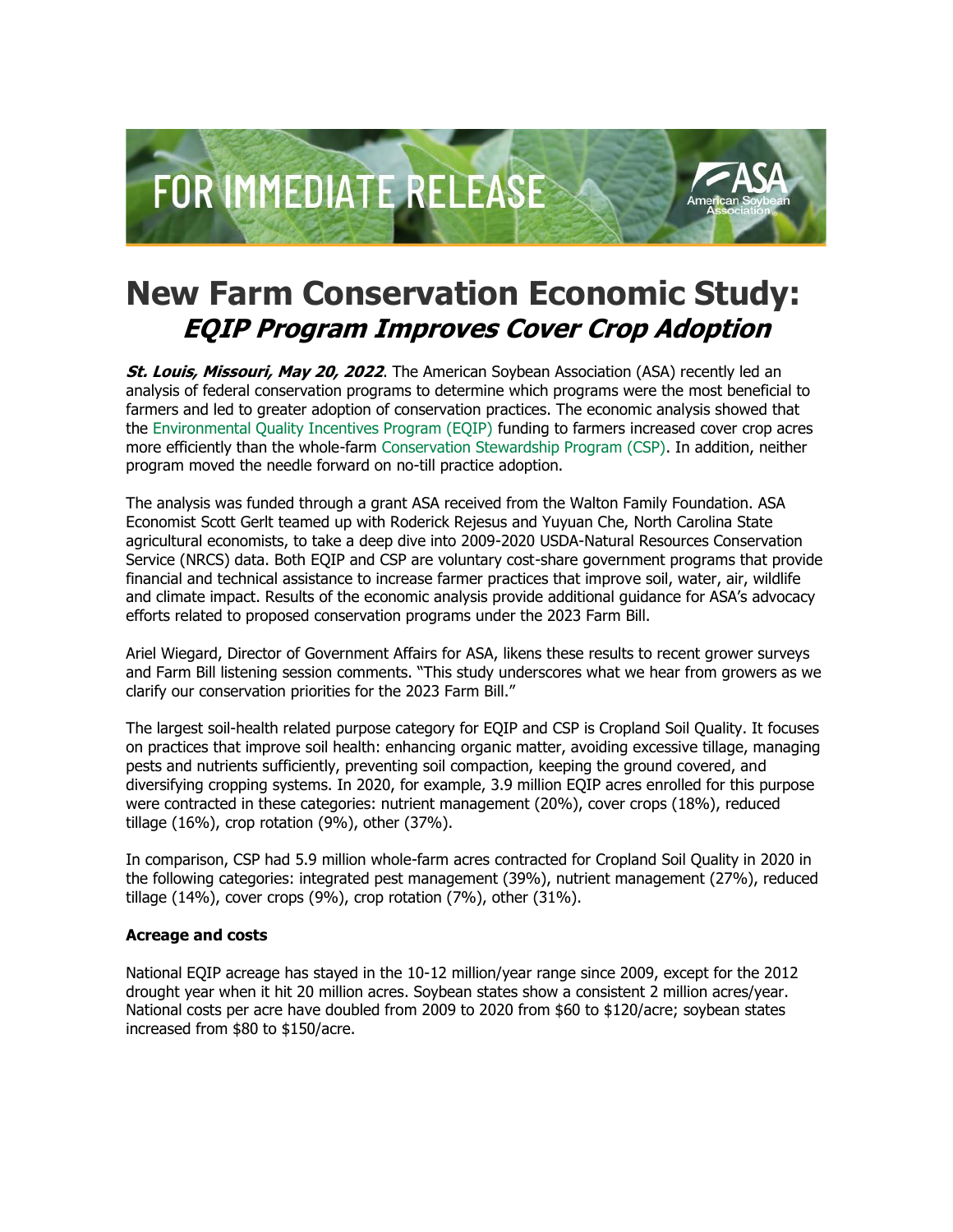National CSP acreage has steadily declined since 2011, going from 13 million to 6 million acres in 2020, with soybean states showing a similar decline (5 to 1.75 million acres). In the same timeframe, per-acre costs rose from \$40 to \$300/acre; soybean states increased from \$40 to \$190/acre.

"To answer whether these payments increase cover crops and no-till adoption, the study used satellite OpTIS data at the county level in 12 Corn Belt states from 2006 to 2015," says Gerlt. "It also included data on EQIP and CSP payments, planted acreage and weather variables."

## **EQIP boosts cover crops**

The analysis shows:

- Over time, farmers are automatically adopting more cover crops.
- Increasing rainfall reduces cover crop adoption.
- Warmer weather increases cover crop adoption.
- EQIP payments increase adoption: Each \$1 spent increases adoption by 0.0673% (or \$100 EQIP payment increases cover crops by 7%).

"CSP payments tell a different story, meaning that increasing CSP payments corresponds to a decrease in cover crop adoption," Gerlt says. "While that seems counterintuitive, anecdotal evidence from farmers points to a reluctance to put all their acres into cover crops, as required by CSP contracts, compared to targeting certain acres under EQIP."

No conclusions can be drawn when examining the same satellite and variable data from a no-till adoption perspective. "There are no statistically significant results that show either EQIP or CSP increasing no-till practice adoption," Gerlt adds.

For more information on this study and other conservation projects ASA has completed in partnership with the Walton Family Foundation, visit the Sustainability and Conservation issues section of the ASA website at [soygrowers.com.](http://asa.informz.net/z/cjUucD9taT0xMDU5OTgzNCZwPTEmdT0xMTQ0OTc2Mjg0JmxpPTk1MTMwMTAw/index.html)

###

The American Soybean Association (ASA) represents U.S. soybean farmers on domestic and international policy issues important to the soybean industry. ASA has 26 affiliated state associations representing 30 soybean-producing states and more than 500,000 soybean farmers. More information at [soygrowers.com.](http://asa.informz.net/z/cjUucD9taT0xMDU5OTgzNCZwPTEmdT0xMTQ0OTc2Mjg0JmxpPTk1MTMwMTAx/index.html)

## **For more information contact:**

Scott Gerlt, [sgerlt@soy.org](mailto:sgerlt@soy.org) Jordan Bright, [jbright@soy.org](mailto:jbright@soy.org)

Access this release online at [SoyGrowers.com.](http://asa.informz.net/z/cjUucD9taT0xMDU5OTgzNCZwPTEmdT0xMTQ0OTc2Mjg0JmxpPTk1MTMwMTAy/index.html)